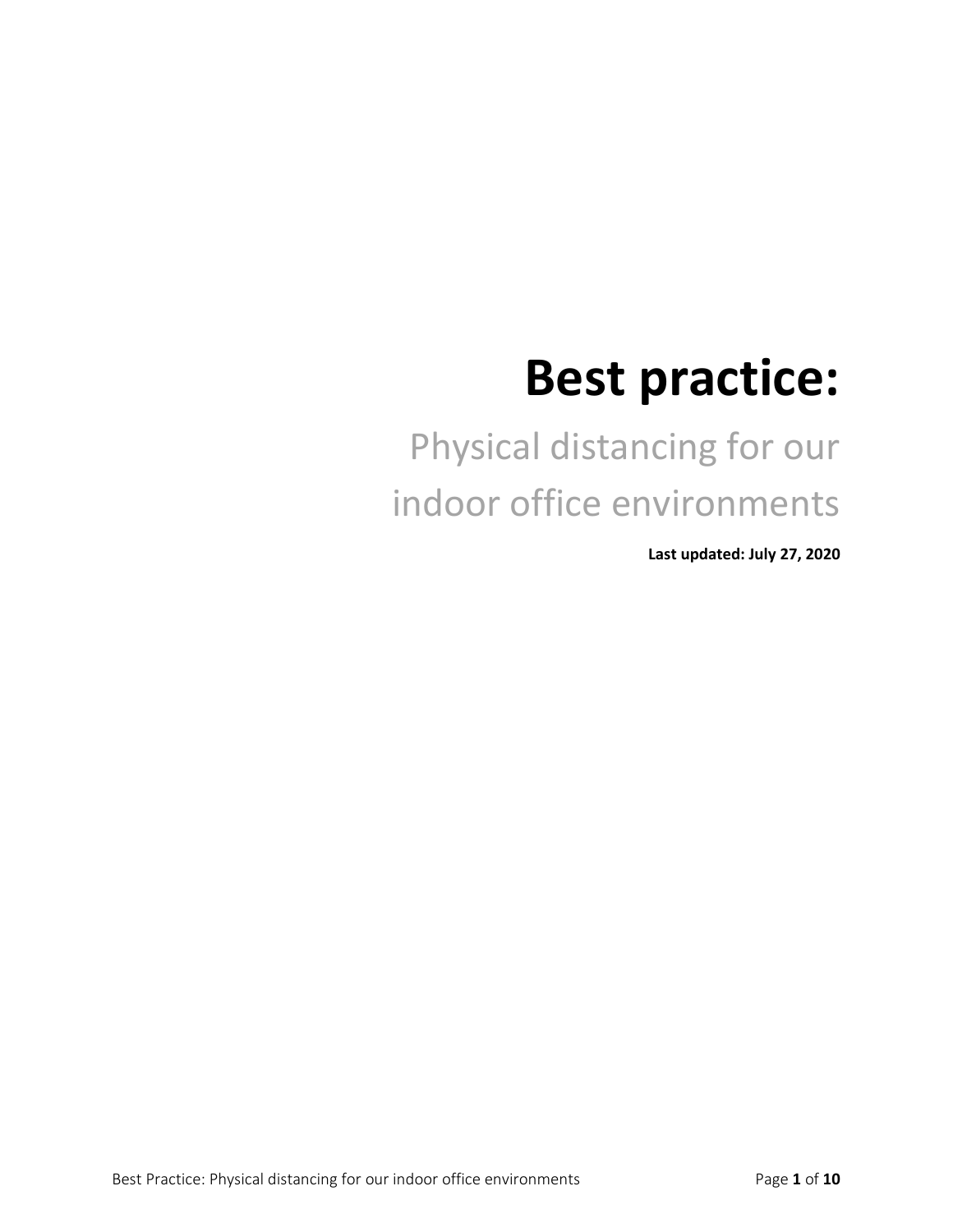## **Table of contents**

| Determining which Employees should return to the Worksite  Error! Bookmark not defined.                                        |
|--------------------------------------------------------------------------------------------------------------------------------|
|                                                                                                                                |
| Step 2: Considerations for Return to the Worksite  Error! Bookmark not defined.                                                |
|                                                                                                                                |
|                                                                                                                                |
| Appendix 1: Decision Tree for Determining if an Employee Should Return to the Worksite  Error!<br><b>Bookmark not defined.</b> |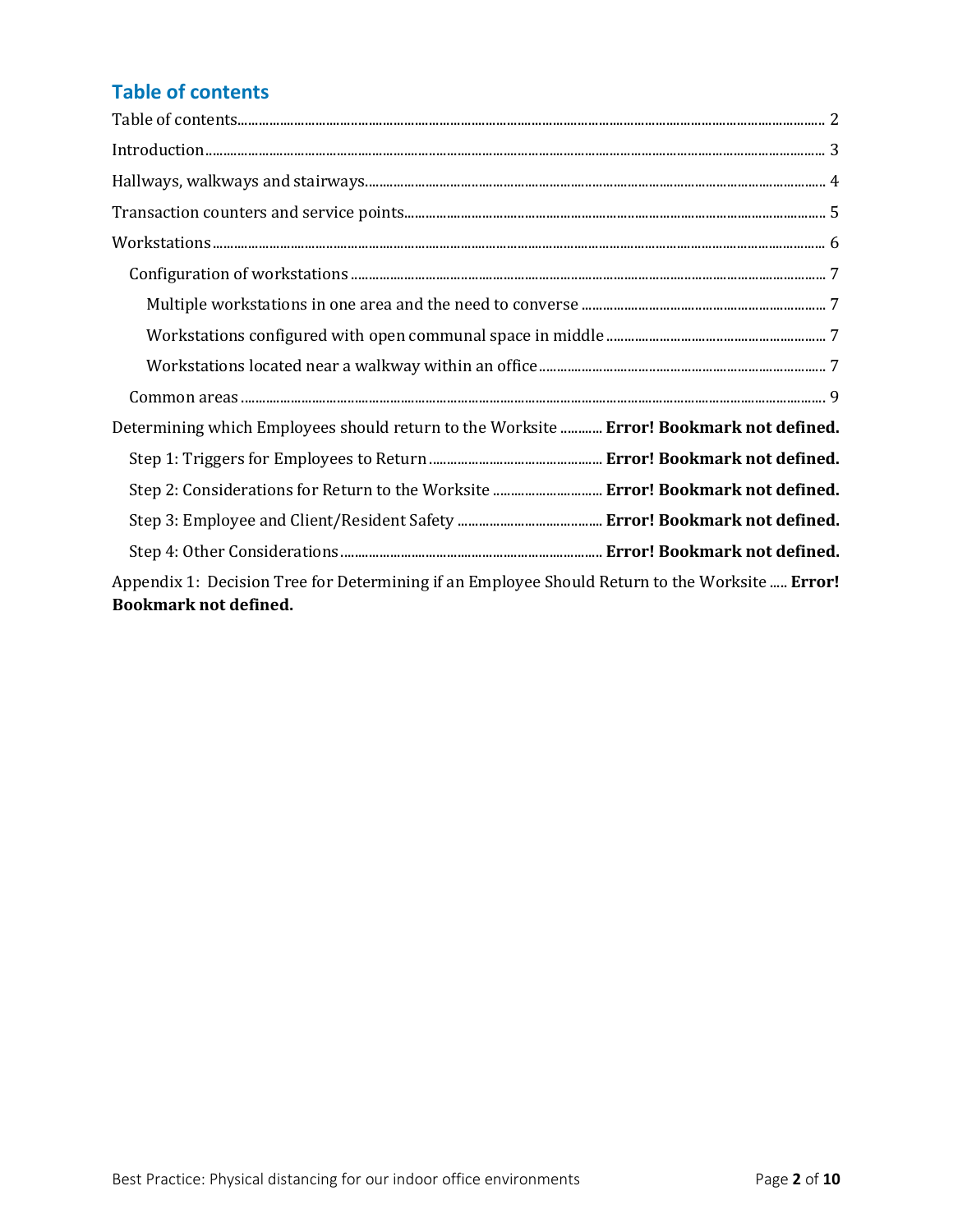#### **Introduction**

#### **This document has been adapted from the BC Municipal Safety Association**

In order to decrease transmission of COVID-19 it is recommended that all Government of the Northwest Territories employees practice physical distancing while in the workplace (where possible). Physical distancing involves taking steps to change our everyday routines, the way we interact with others, and whenever possible minimize close contact with people. This means keeping two meters distance between ourselves and others (Source: Government of Canada).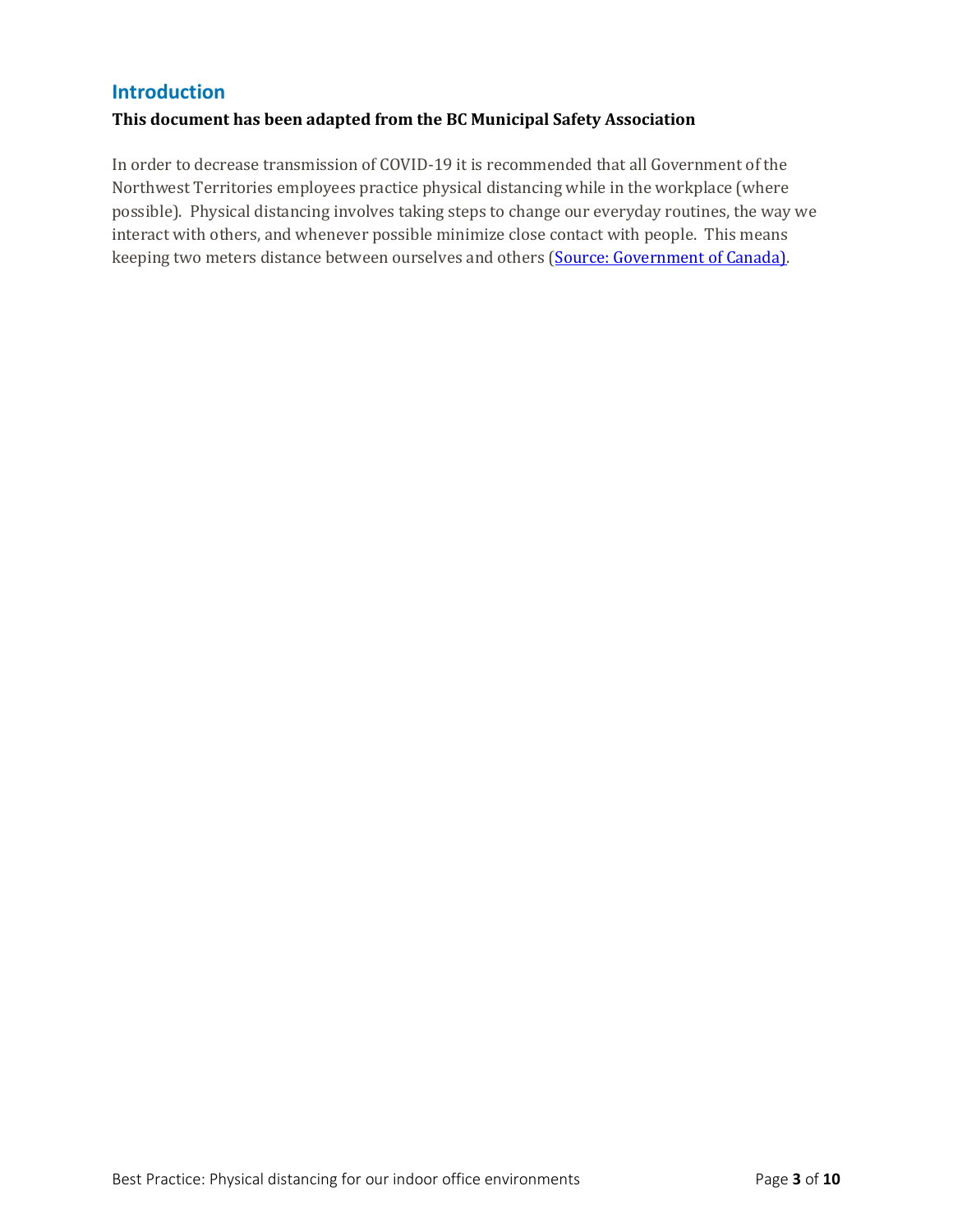#### **Hallways, walkways and stairways**

Wider hallways may allow two individuals to pass each other while maintaining physical distance. As noted above, we are to maintain approximately 2 meters distance between ourselves and others.

This means that wider hallways may accommodate two individuals even if there is not a full two meters separation, if individuals do not congregate.

To avoid congregation and congestion in hallways, conversations are encouraged to be moved to open areas (e.g. lobby, large meeting room,

outdoors). Arrows or markers indicating the direction to walk can also assist with elevating congestion in addition to safety shares and discussing safety procedures with all employees.

Narrow hallways or walkways do not have enough space for two individuals to pass each other while maintaining physical distancing. If necessary, these hallways can be marked with a "1" using yellow and black floor tape, noting one person at a time.

Employees exiting workstations or offices are encouraged to pause, look both ways and then proceed into hallways or walkway. Yellow and black floor tape can be placed at the end of workstations or offices as a reminder.

In narrow hallways, where the path of two individuals cross, employees are encouraged to converse with their colleague to successfully navigate the hallway. This may mean one person backtracks to where they started or into an open area, providing the other person with the ability to pass.

If the path of two individuals cross at an "intersection" or corner, employees are asked to pause and wait for the other person to clear the area, prior to proceeding. In some situations, yellow and black floor tape can provide helpful visual cues.

When using walkways adjacent to workstations, try to walk in a manner that provides the greatest physical distancing possible.

The use of yellow and black tape is not recommended on stairs as it may be a distraction for the eye when acceding or descending.



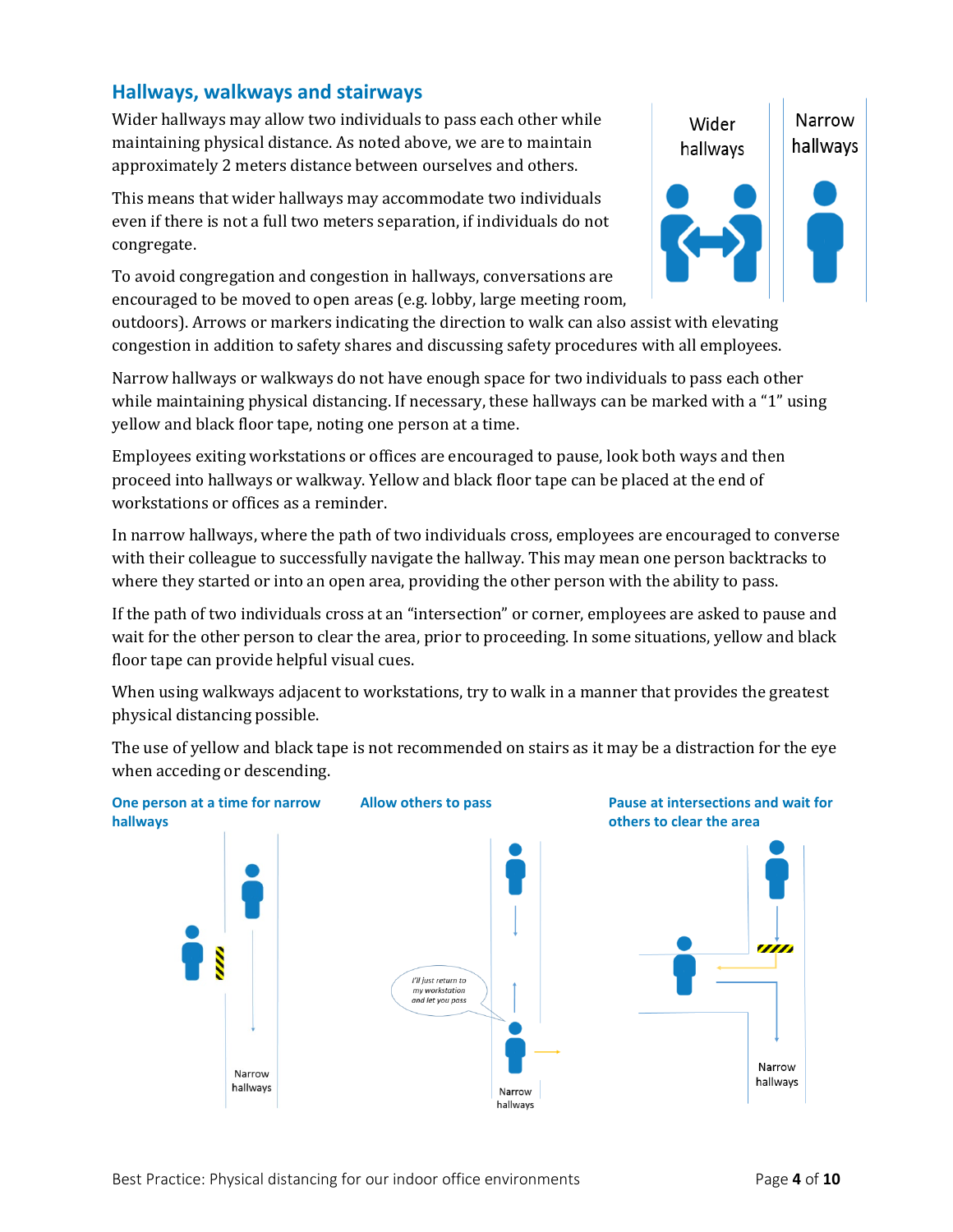#### **Transaction counters and service points**

Some transaction counters and service points can operate with physical distancing and no other risk control measures, it will depend how the area is designed already. Yellow and black floor tape can provide helpful visual cues. If use of the transaction counter is required, employees may be able to maintain physical distancing by moving back, allowing the person to use the transaction counter. Verbal cues can be used to inform the person when they should approach the transaction counter.



Remember that physical distancing means keeping approximately 2 meters distance between ourselves and others and that outstretched arms provide approximately this distance. This means that employees can pass lightweight items (such as paper) to others using an outstretched arm as long at the item is received with an outstretched arm. For heavier items, employees are encouraged to place the item down, step back and verbally cue the other person to pick up the item.

Some transaction counters and service points may require additional risk control measures such as transparent barriers or counter extensions. Barriers need to be wide enough to account for the normal movement of both people and safe entry and exits.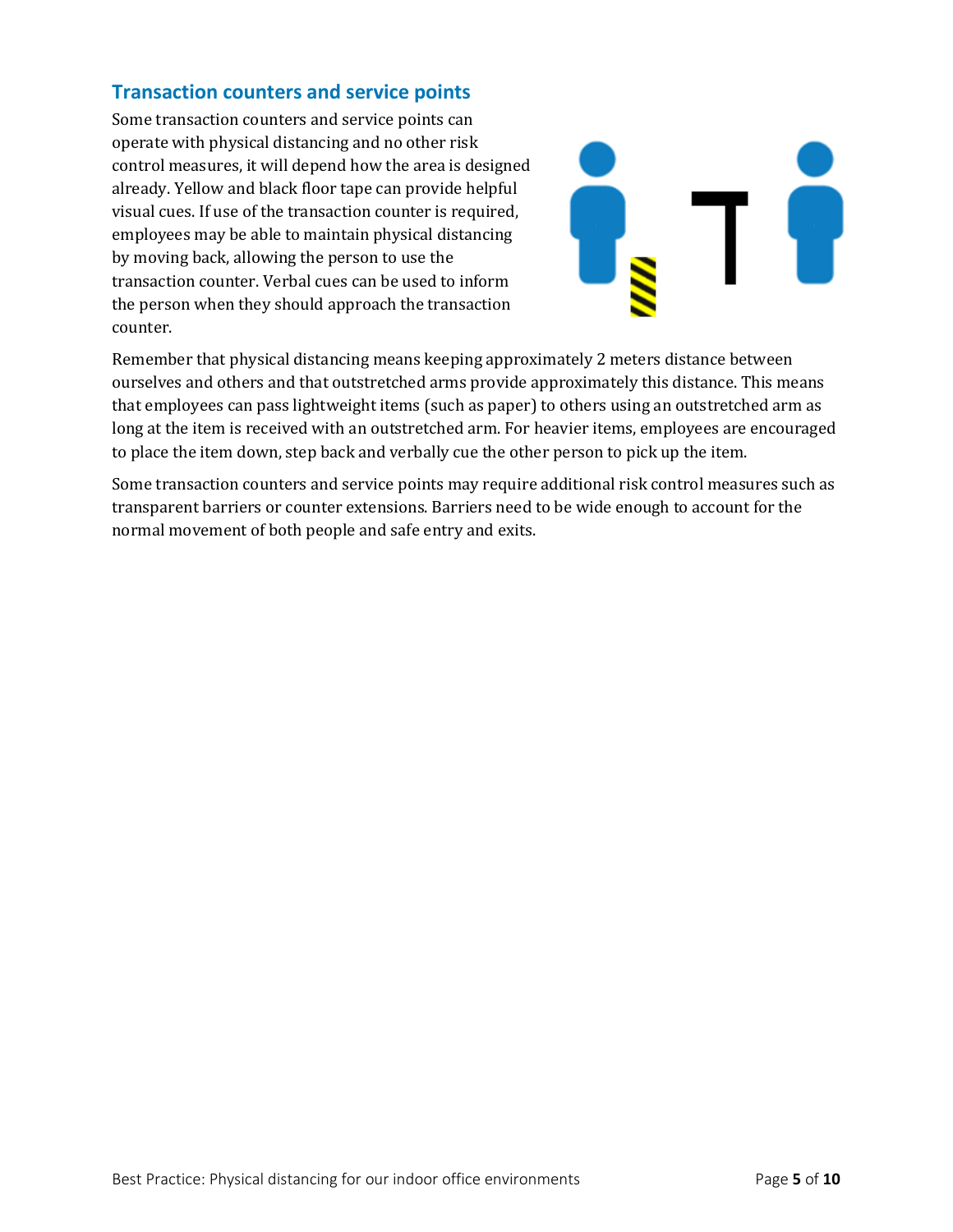#### **Workstations**

Physical distance can be measured from the head or facial area of one employee to the head or facial area of another considering the areas that they are most likely to be working in (e.g. in front of computer or in areas of desk where paperwork is completed, handled or sorted).



Less than approximately 2 meters can separate spaces if there is a partition or barrier that separates the workstations:

- If both individuals normally sit while working and there is not sufficient physical distancing, a partition or barrier between 133 cm (52.6") and 143 cm (56.3") in height is sufficient as it represents between eye height and top of head while sitting for the 95th percentile male.
- If one or both of the individuals stand(s) while working and there is not sufficient physical distancing, a partition or barrier between 177 cm (69.8") and 187 cm (73.5") in height is sufficient as it represents between eye height and top of head while standing for the 95th percentile male.

Standing and sitting height of 95<sup>th</sup> percentile male (BIFMA)



In areas where a walkway is adjacent to a workstation and where there is less than approximately 2 meters, the frequency and duration of foot traffic should be considered.

- If foot traffic is infrequent (less than 15 minutes cumulative in the day), the partition or barrier can be at the sitting height noted above.
- If foot traffic is frequent (greater than 15 minutes cumulative in the day), or if people tend to pause (e.g. to use a photocopier) or congregate, the partition or barrier should be at the standing height noted above.
- For offices location on a corner where two hallways intersect or at the end of a series of workstations, foot traffic should be considered as above when determining the partition or barrier height.
- The above takes into consideration risk information from BC Centre for Disease Control that describes walking by someone as a low risk or no risk activity.

For workstations that share a common entry point, a partition or barrier should be considered if there is less than approximately 2 meters between the entry point and the areas that employees are most likely to be working in. Yellow and black floor tape can be used to cue employees to enter using the pathway that provides the best possible physical distancing. Additionally, as discussed in the Hallways, walkways and stairways section above, employees are encouraged to converse with each other to successfully navigate the entry point. This may mean that one person slides within their workstation to allow the other person to enter. Foot traffic should be considered as above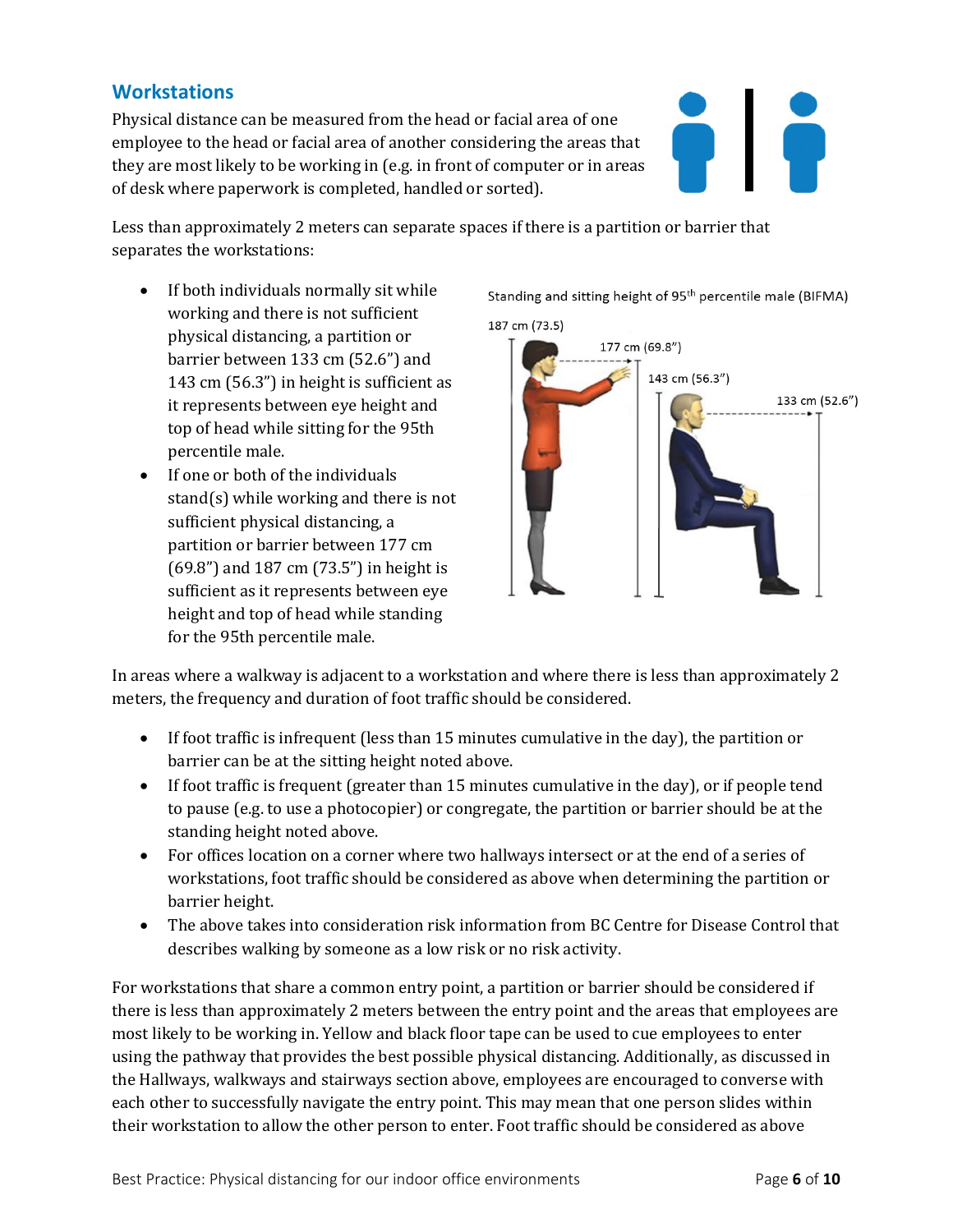when determining the partition or barrier height. Alternately, it may be possible to reconfigure the workstations as discussed below.

#### **Configuration of workstations**

Some workstation configurations provide unique challenges for physical distancing. Below we address some of these and provide potential solutions:

#### **Multiple workstations in one area and the need to converse**

**Recommendation:** Measure between workstations to determine the best place for standing. This spot can be designated by creating a box with yellow and black floor tape and be used for speaking with any of the individuals.



**Workstations configured with open communal space in middle**

**Recommendation:** Reconfigure furniture (if possible) to allow use of all workstations with the addition of barriers or partitions.



**Workstations located near a walkway within an office**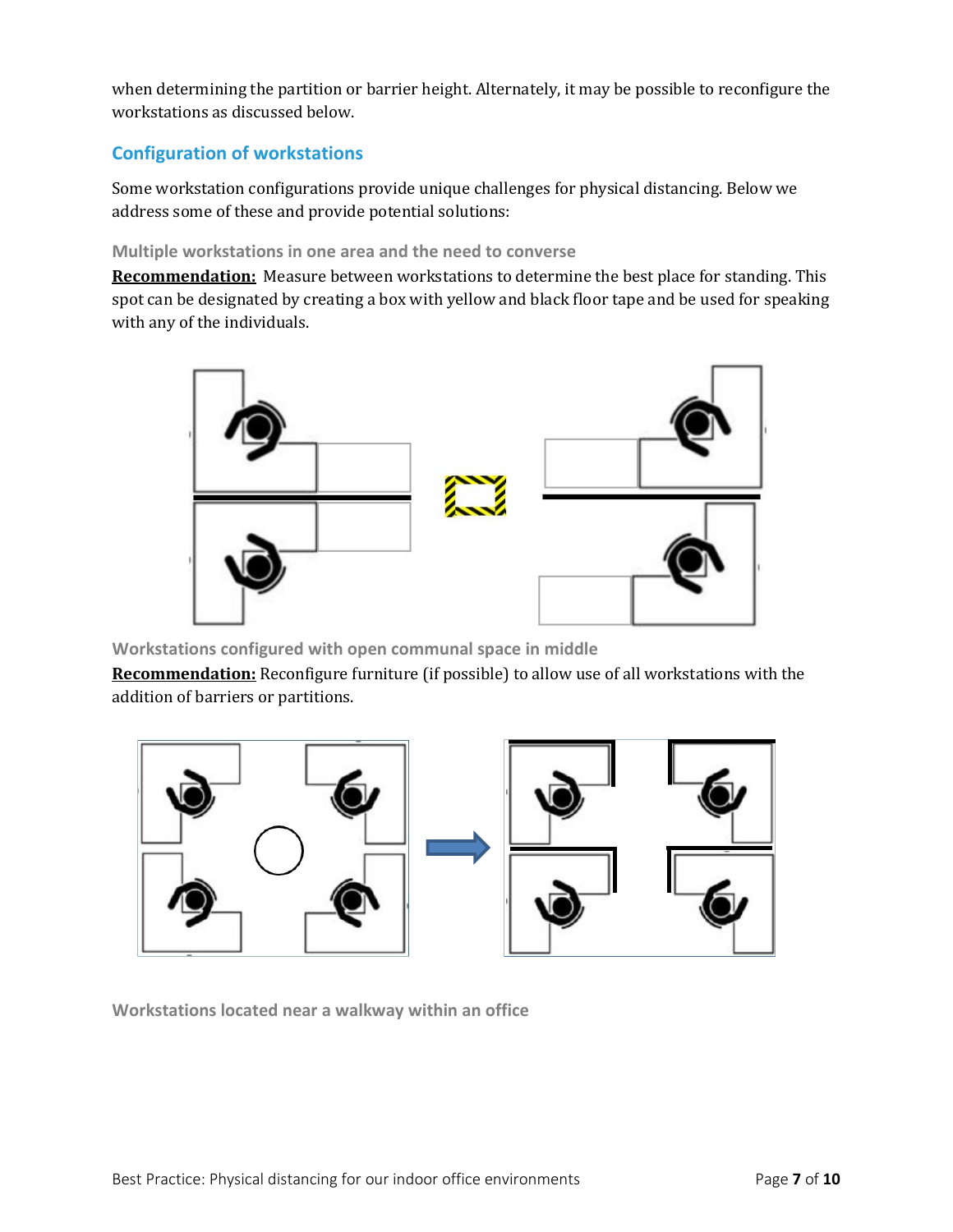**Recommendation:** Add barriers or partitions to create separation. Alternately, explore to see if workstations can be re-oriented to allow more distance between walkway and the areas that are most likely used for work (e.g. in front of computer or in areas of desk where paperwork is completed, handled or sorted).



There are many other configurations and every effort should be made to use as many workstations as possible, while still adhering to physical distancing.

Options to reconfigure workstations should consider physical distancing, ergonomics, workflow, access to common areas (e.g. photocopier), phone and data access points, emergency exits and any challenges posed by the reconfiguration.

Reconfiguration could result in employees moving into different workstations or areas within the office environment. The impact on the frequency and duration of foot traffic and conversations in hallways and pathways (considering physical distancing) should always be considered.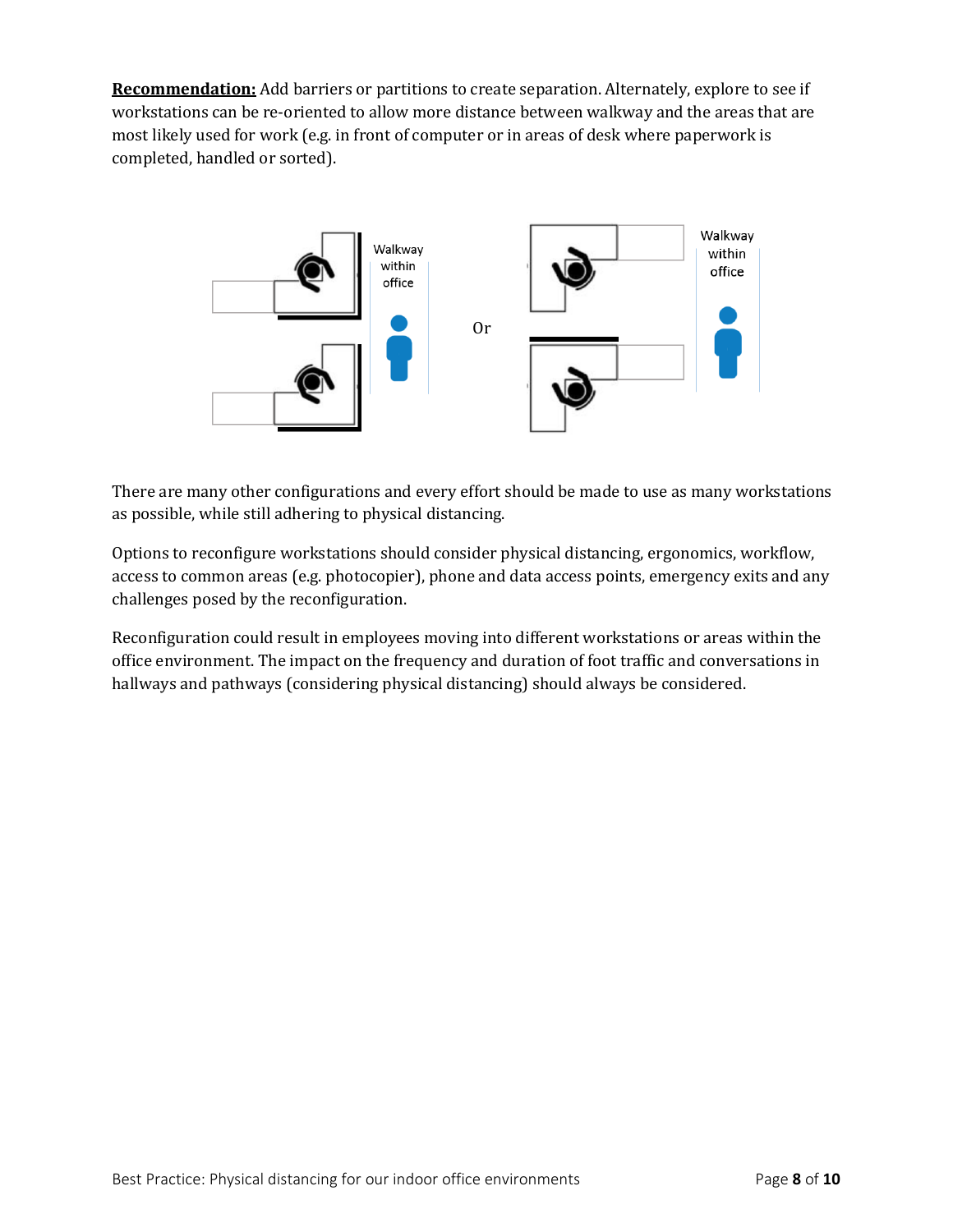#### **Common areas**

It may be beneficial to establish a 1-at-a-time approach for some common areas. Alternately, someone can be designated to distribute materials.

Adding yellow and black floor tape to delineate these areas can be helpful.

Having cleaning or disinfectant products close so the common area can be cleaned after use is recommended.